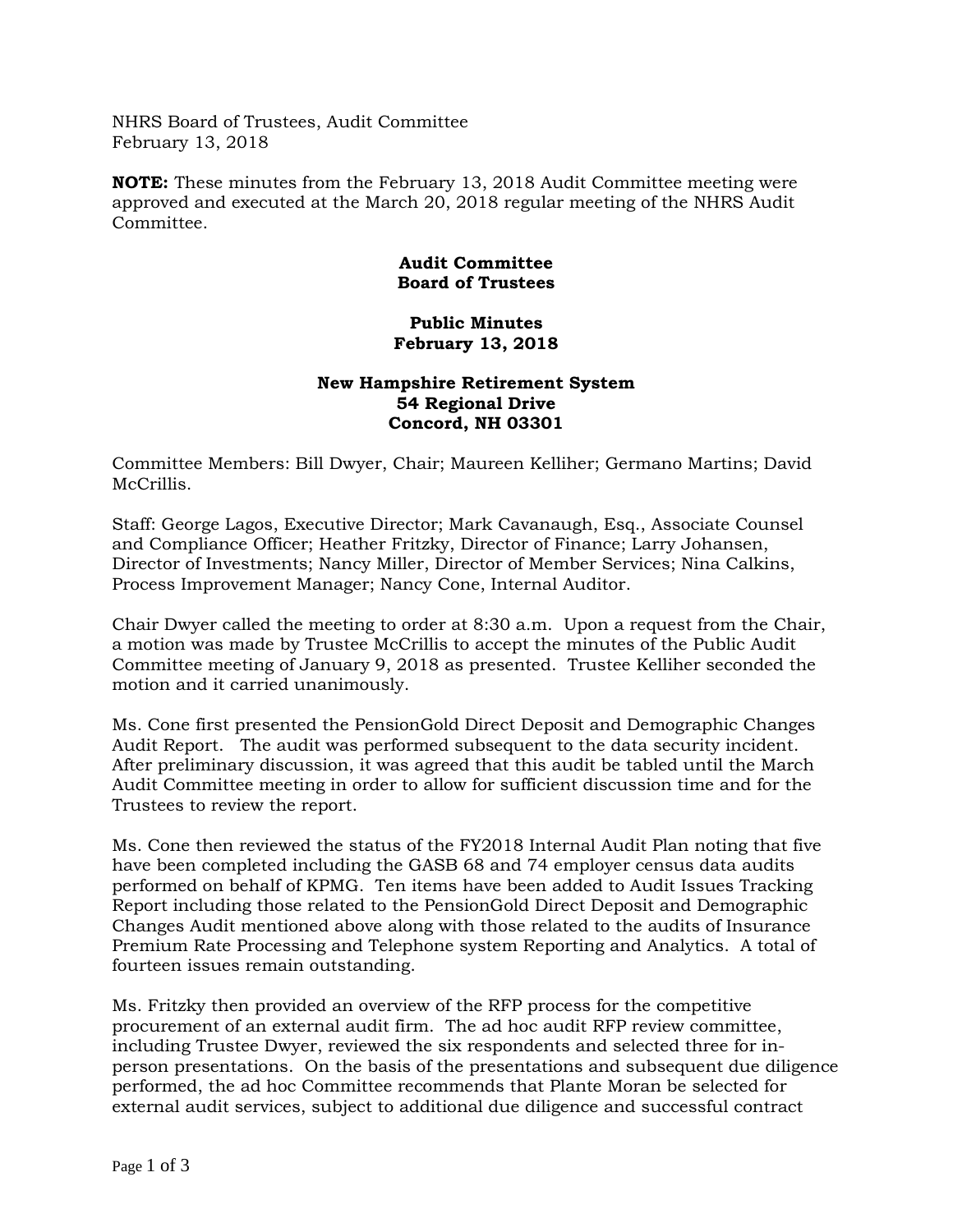negotiations. Mr. Johansen discussed the approach for auditing investments as outlined by Plante Moran. Following her inquiry, Trustee Kelliher reviewed a copy of the client list for Plante Moran and had no further questions.

Upon request from the Chair, a motion was made by Trustee Kelliher for the Audit Committee to select Plante Moran for external audit services for a three year term for fiscal years FY2018 through FY2020 with two one-year options for fiscal years FY2021 through FY2022, subject to completion of due diligence and successful contract negotiations. Trustee McCrillis seconded the motion and it carried unanimously.

Mr. Lagos discussed the proposal to pursue an actuarial peer audit performed of the current actuary, GRS. The contract expires December 31, 2018 with an option to extend the agreement for two additional years. The GFOA (Government Finance Officers Association) recommended in 2014 that an actuarial peer audit be performed at least every five years, unless there has been a change in actuarial firms. Staff is recommending extending the GRS contract for two years, issuing an RFP for an actuarial peer audit of GRS' work in late 2018 or early 2019 subsequent to rate setting, and issuing an RFP for actuarial services in 2020.

Upon a request from the Chair, a motion was made by Trustee McCrillis to issue an RFP for an actuarial peer audit to be performed in late 2018 or early 2019 and to issue an RFP for actuarial services in 2020. Trustee Martins seconded the motion and it carried unanimously.

Mr. Lagos then addressed the documents provided to the Committee regarding the Pension Administration System Evaluation (PASE). He provided an overview of the due diligence which had been performed, including surveying other public pension systems that have either recently converted or are in the midst of converting to a new pension administration system; issuing an RFI to pension administration system vendors; engaging a consultant to evaluate all options; and undertaking an extensive analysis of the benefits and capabilities of PensionGold V3, the next version of the current pension administration system. A cost analysis was developed comparing the current version, PensionGold V2, to V3. Over 10 years, the licensing, maintenance, and support costs for V3 are equal to or less than the total costs for continuing to operate V2, depending on the options selected. Additional costs to upgrade to V3 may include consultants, hardware, software, staffing, and implementation. Further analysis is required to build a project budget and determine the most suitable approach for funding. Due to the increased capabilities and functionality of V3 as compared to V2, staff is recommending moving forward with upgrading from V2 to V3. The next steps to move forward with the upgrade would be to finalize the proposal, project plan, and budget. The finalized plan would be submitted to the Audit and Governance Committees for review and recommendation to the Board for approval. If approved, contract negotiations would be initiated and the implementation would proceed. Trustee Dwyer indicated that this will give the Committee time to review and take action at the next Audit Committee meeting, or the April meeting at the latest.

No further business came before the meeting.